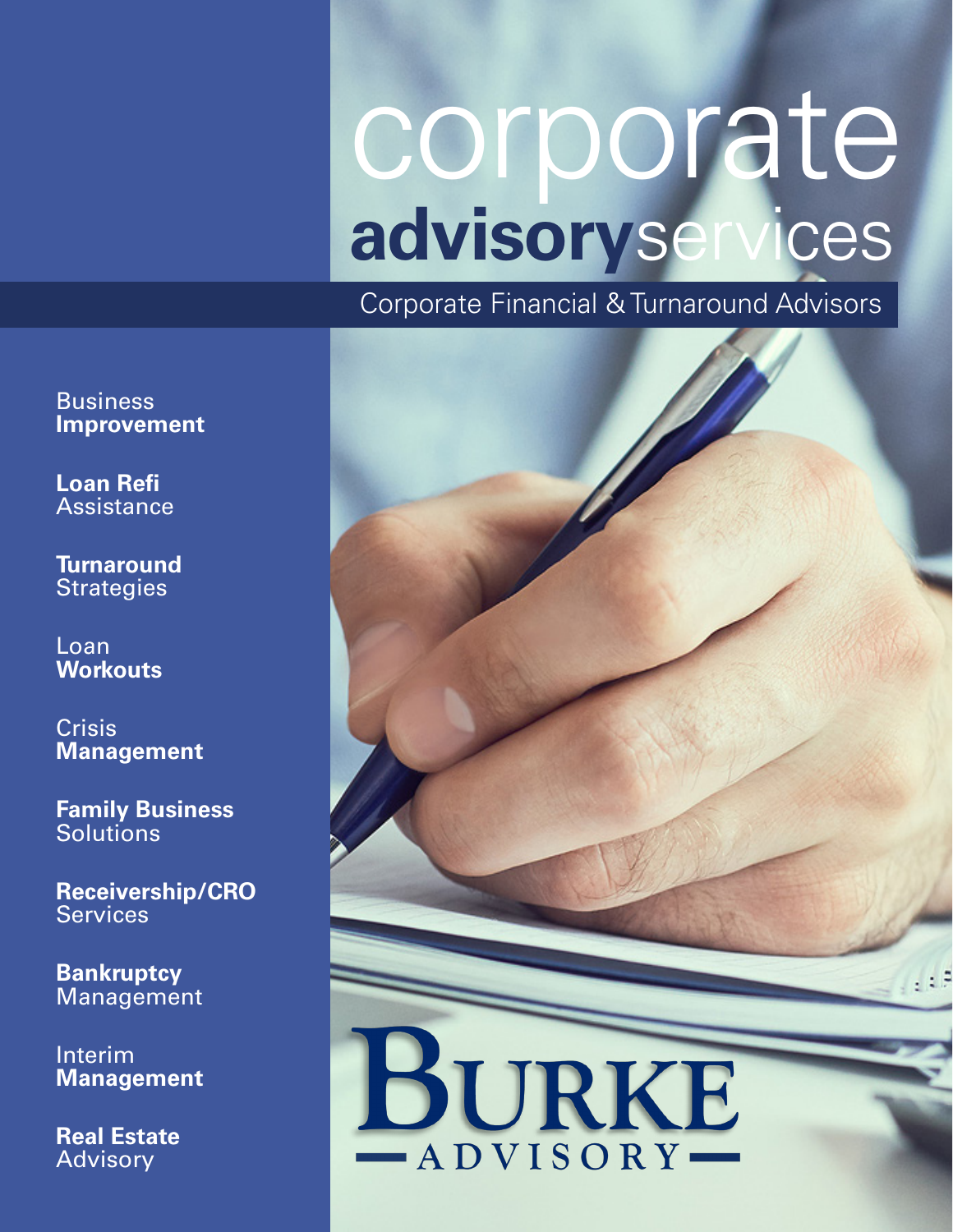## Who**We** Are

Burke Advisory is a full-service management consultant and financial advisory firm, specializing in turnaround and corporate renewal work. The firm was founded by Kevin Burke, CTP. Mr. Burke has decades of uniquely applicable experience and training and is a Certified Turnaround Professional.

Our mission is to assist privately owned businesses in avoiding the most severe pitfalls of the business world while guiding them toward significant success.

## We **Can**Help

At Burke Advisory, we guide companies as they improve their financial situation. We create value by listening, analyzing, and simplifying. We provide turnaround, performance improvement and financial advisory services to management, investors and creditors.

Initial consultations are complimentary and always informative and helpful. As a Member in good standing of the prestigious Turnaround Management Association, we proudly adhere to the strict TMA Code of Ethics in all of our activities.

### **We Identify Business Problems:**

- Cash Flow Issues
- Ineffective Management
- Over Leveraged/Under **Capitalized**
- **Communication** Problems
- Inaccurate Financial Reports
- Trade Payable and Creditor Issues
- **Inefficient Operations**
- No Strategic Plan or Vision
- Failure to Quickly Develop Solutions
- Economic Sector **Downturn**

#### **We Work With You to Fix Them:**

- Conduct Initial Consultation
- Serve as a Stabilizing Influence
- Deliver Transparent Communications
- Conduct Financial Assessment
- Initiate Cash Planning
- Craft a Turnaround/Exit Plan
- Restructure Balance Sheet and Debt
- Reduce Costs and Expenses
- Enhance Revenues
- Improve Financial and Operations Reporting

**Burke Advisory** [www.BurkeAdvisory.com](http://https://www.burkeadvisory.com/)



#### Formally Trained - Professional - Objective - Experienced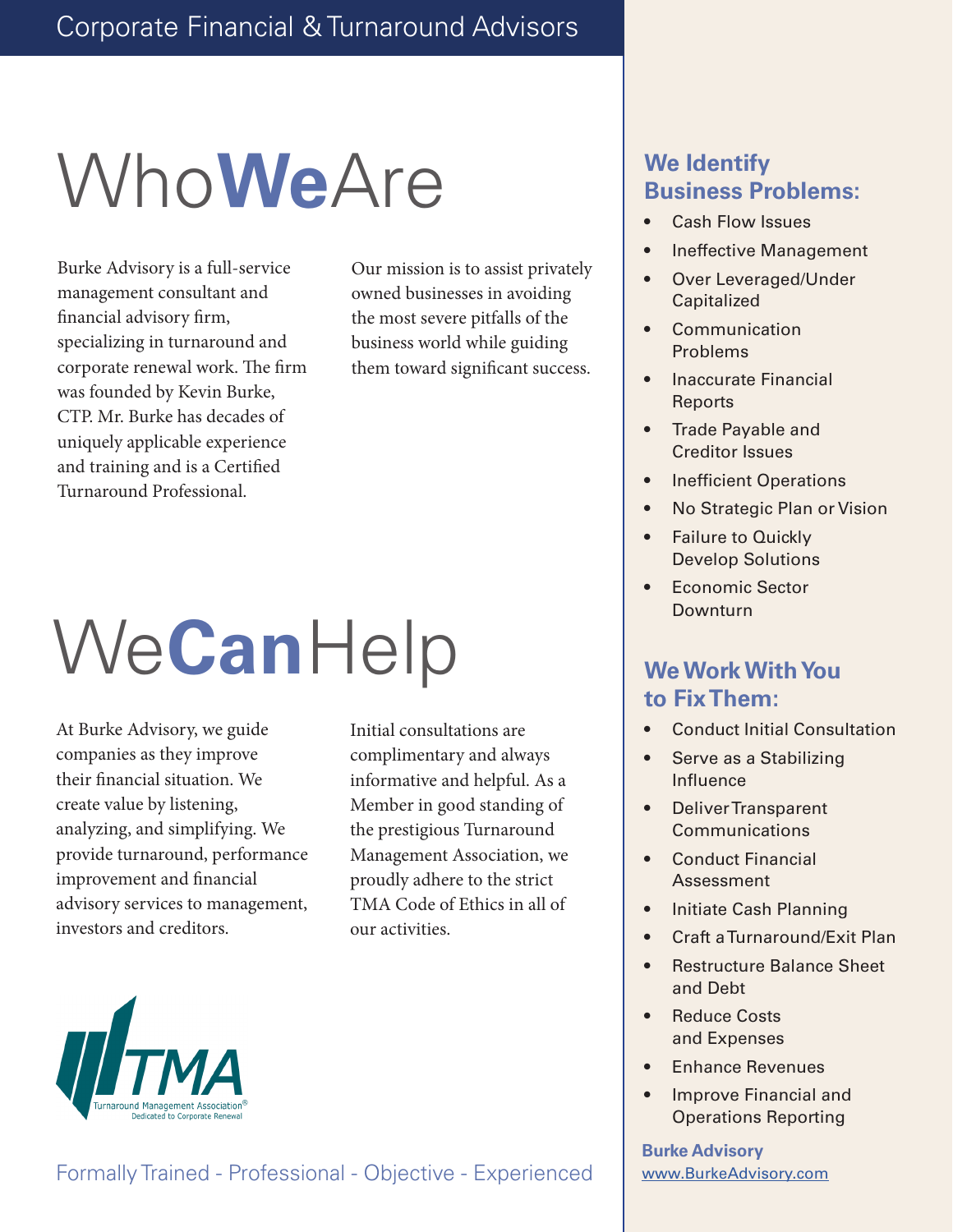## **Kevin M. Burke, CTP**

Kevin M. Burke has over 35 years of experience in business management, finance, and professional services to businesses, courts and lenders.

Prior to his corporate restructuring work, Kevin spent over fifteen years in commercial banking/lending. As a member of Senior Management, he has directed Special Assets Groups and lending departments at two commercial banks. This is accompanied by expertise in commercial credit, loan review and loan operations.

Mr. Burke has also managed several privately-owned companies. His experience includes distribution companies, real estate organizations, multi-generational family businesses, manufacturing and service concerns.

In his capacity as a Turnaround Professional he has functioned as interim CEO, Receiver, Chief Restructuring Officer, trusted advisor to management and other critical restructuring roles.

Additionally, he has experience in land development, hotel, industrial, residential, commercial and multi-family real estate and has purchased and sold over 400 individual properties.

Kevin began his career at Michigan National Bank (Bank of America) after graduating from the Villanova School of Business, at Villanova University in Villanova, PA.

Whether representing an entrepreneur, a court, shareholders, a lender, or arranging financing and running a corporation, Kevin Burke has gained a wealth of diverse knowledge that has resulted in an extensive skill set.

Kevin is a Certified Turnaround Professional who is credentialed through the globally recognized Turnaround Management Association.

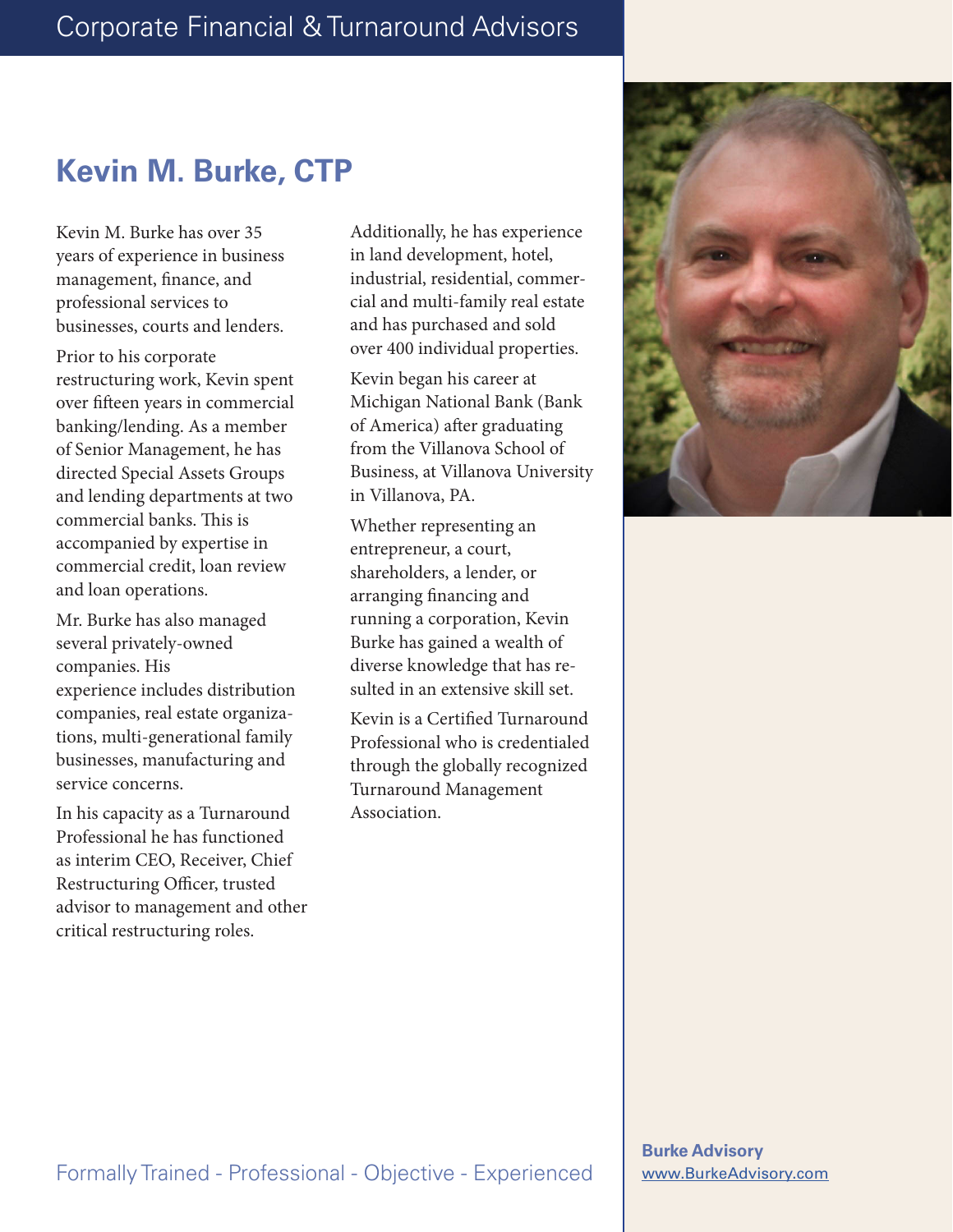## **Certified Turnaround Professional**

Bringing a Certified Turnaround Professional (CTP) to the table can significantly smooth out the process and eliminate much of the stress of a loan workout with a lender. A CTP adds value to all aspects of corporate renewal for companies in crisis, especially during trying times. We are adept at working with over-stressed business owners with little experience in workouts and restructuring.

Initially, a CTP provides a stabilizing influence. Our communications are informative, clear, and transparent with pertinent and timely information. We address cash flow immediately and put into place an initial plan, agreed upon by both the lender and borrower to increase liquidity. Our priority is to manage possible additional downside issues and liability. We work together to proactively resuscitate the borrower and minimize losses.

Whether acting as a professional receiver, chief restructuring officer, trustee or advisor to management, a CTP can materially improve the outcome and shorten the duration of corporate crises.

The globally recognized Turnaround Management Association states,

*"The designation of Certified Turnaround Professional represents the highest order of professionalism in the turnaround industry.* Administered by the Turnaround Management Association (TMA), it provides a benchmark for practical experience, knowledge, and ethical conduct. CTPs have a proven track record and years of experience in working with companies or large business units that are in financial crisis. CTPs must be or must have held positions such as, but not limited to, turnaround practitioners, consultants, or emergency managers and must demonstrate knowledge in the legal, financial and management aspects of a turnaround."

The Turnaround Management Association is the premier organization of professionals dedicated to corporate renewal and turnaround management.



**Burke Advisory** [www.BurkeAdvisory.com](http://https://www.burkeadvisory.com/)

#### Formally Trained - Professional - Objective - Experienced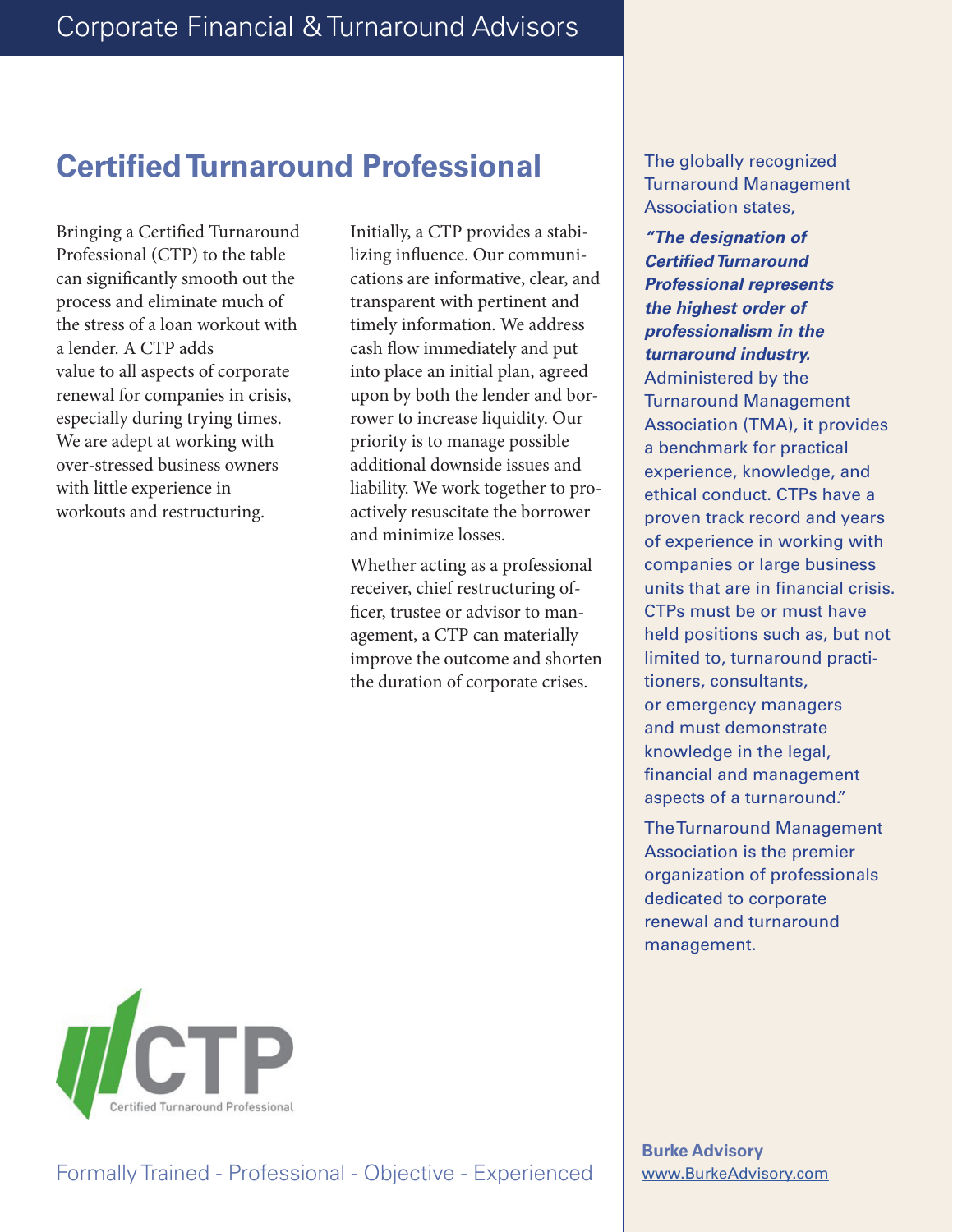### Corporate Financial & Turnaround Advisors

## **Distress & Recovery**

#### **Loan workouts**

- Professional credibility from former banking executive
- Cutting edge workout strategies
- Experienced creditor negotiator
- Clear financial presentations
- Bottom-line focus

#### **Business turnarounds**

- Turnaround Management Association member
- Experienced turnaround practitioner
- Strategies to stop cash "burn"
- Accurate financial position reports
- Simple increases to net margin
- Streamlined processes

#### **Professional crisis management**

- Utilize professional and accurate reports
- Gain breathing room during reorganization
- Implement the turnaround plan
- Confidently negotiate with lenders/creditors
- Serve as interim management, Chief Restructuring Officer, court-appointed receiver

**"** A rudderless<br>ship will wast ship will waste time and energy on its way to eventual destruction."

#### **Recovery**

- Implement long-term strategies
- Monitor monthly performance
- Establish clear exit/business goals
- Gain top-line growth techniques
- Tune and prune revenue base
- Add value to existing customers
- Simplify operating procedures
- Implement best practices

## **Business Improvement**

#### **Typical client issues**

- Inaccurate or incomplete financial records
- Disorganized payroll and sales tax records
- Distracted financial management
- Lack of bookkeeper or bookkeeper training
- Problematic cash flow and creditor issues
- Inability to improve profits
- Lack of knowledge of how to grow your business

#### **Clarifying best practices**

- Correct cash on hand for optimal working capital
- Optimal inventory levels for best profits
- Correct amount and type of debt
- Best practices for collections and payables
- Straightforward leadership and communications system
- Streamlined operations systems and reporting
- Highlighted objectives and results accountability

#### **Analysis and strategic advice**

- Financial analysis and assessment report
- Long-term cash flow and viability analysis
- Industry benchmarking analysis report
- Financial projections
- Business valuations
- Strategic business and exit planning
- One-page financial report

**Burke Advisory** [www.BurkeAdvisory.com](http://https://www.burkeadvisory.com/)